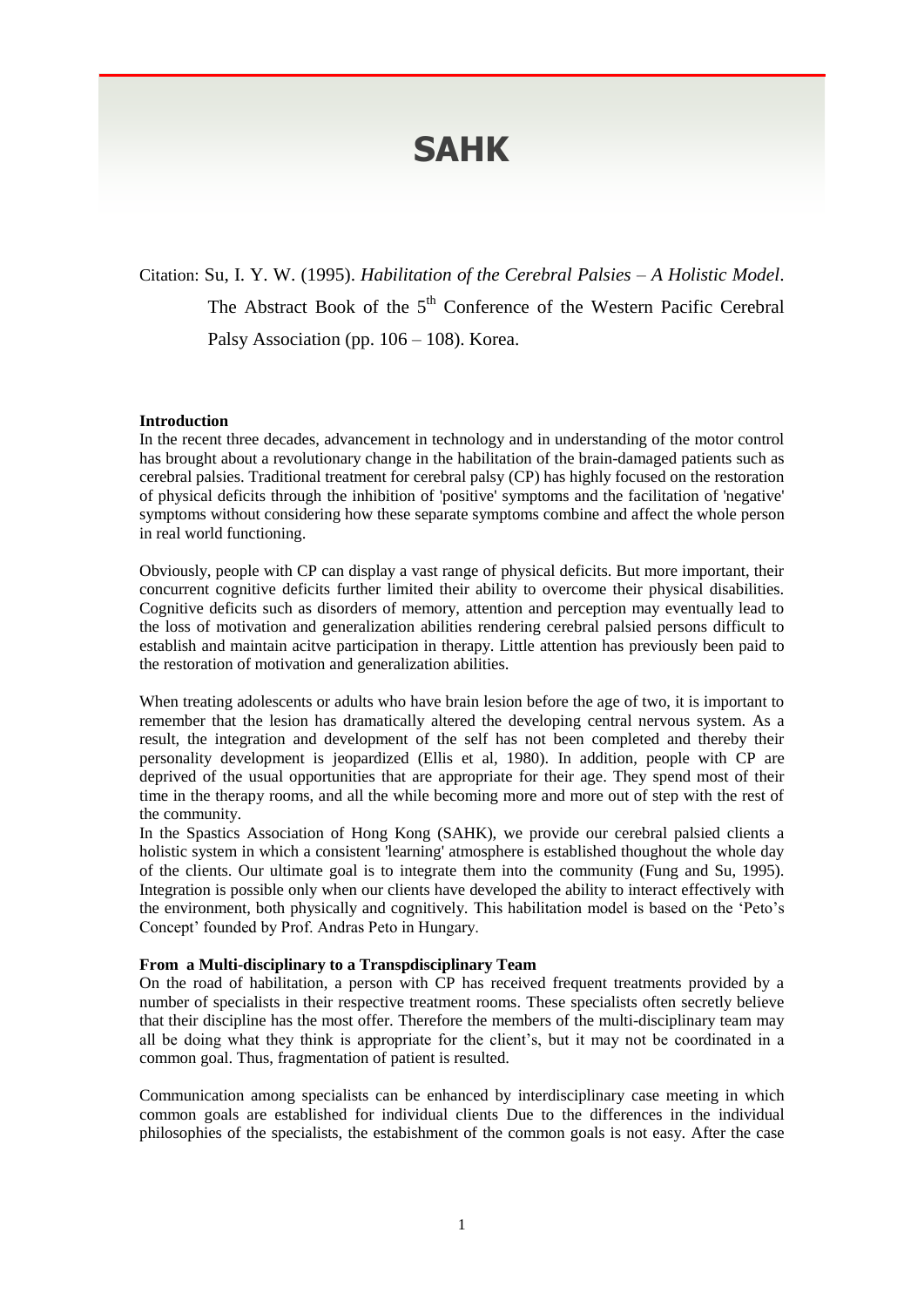meeting, the specialists will provide their treatment on their own in their respective treatment rooms. Fragmentation of clients still exists.

In our association, we adopt 'Peto's Concept' as the common philosophy. The 'Peto's Concept' is used because it is highly compatible with the recent knowledge in motor control and motor learning. It gives our staff members from many different fields a common perspective from which to approach their treatment techniques to CP.

Under the 'Peto's Concept', each cerebral palsied client is viewed as a 'whole person' instead of the 'fragmented parts'. A 'whole person' consists parallel developments in physical, cognitive, psychological and social aspects. In designing a training program, staff members should consider the abilities of their clients in these four aspects disregards their own professional backgrounds. After the establishment of the common goals, different disciplines of staff are required to sit together again to plan for the training programs. When a training program has been planned, it can be implemented by any one of the disciplines who has involved in the planning process. (Fung and Su, 1995). This is known as a transdisciplinary approach. The essence of the transdisciplinary approach is a consistent attitude and approach to treatment by all members of staff.

Undoubtedly, the attempt to foster the transdisciplinary nature of treatment may carry with it the risk of blurring professional boundaries. A group identity instead individual professional identities. One of the best ways to develop a group identity is to establish a common philosophy and to ensure good communication between all team members. In-service training is an important method for supporting staff, alleviating feelings of stress and ensuring communication. This sharing of backgrounds will enable staff members to coordinate their treatment effectively. It will also encourage staff to respect each other's unique contributions to the treatment program instead of competing over the patients.

## **From a 'Treatment' Model to a 'Learning' Model**

In traditional approach, a cerebral palsied client is viewed as a passive recipient of treatment in which there is only active physical participation without much active cognitive involvement. In this 'treatment' model, the client learns to react to the environmental stimuli rather than utilizing the environmental stimuli to carry out a response. This may be the explanation of the common phenomenon that a patient performs satisfactory in front of the therapist and remains dysfunction at home.

Kielhofner (1980) regards human as an open system which develops through interaction with the environment. Human receives demands and feedbacks (inputs) from the environment and in turn carries out actions (outputs) to the environment. The required action is more than just a movement. The action should be an interaction in which an individual is simultaneously organizing his or her internalized concepts of self into a unity while at the same time forming a systematic relationship with the surrounding things and people (Lichtenberg and Norton, 1970).

Thus a 'learning' model which stressed on the cognitive participation in motor performance is advocated. In this model, clients are learned to solve problems through their motor activities. Therapeutic activities are aimed at the development of a strategy for problem-solving rather than at merely reaching a goal or producing a product. The problem solving activity is the essense of the training.

## **Facilitation Tools**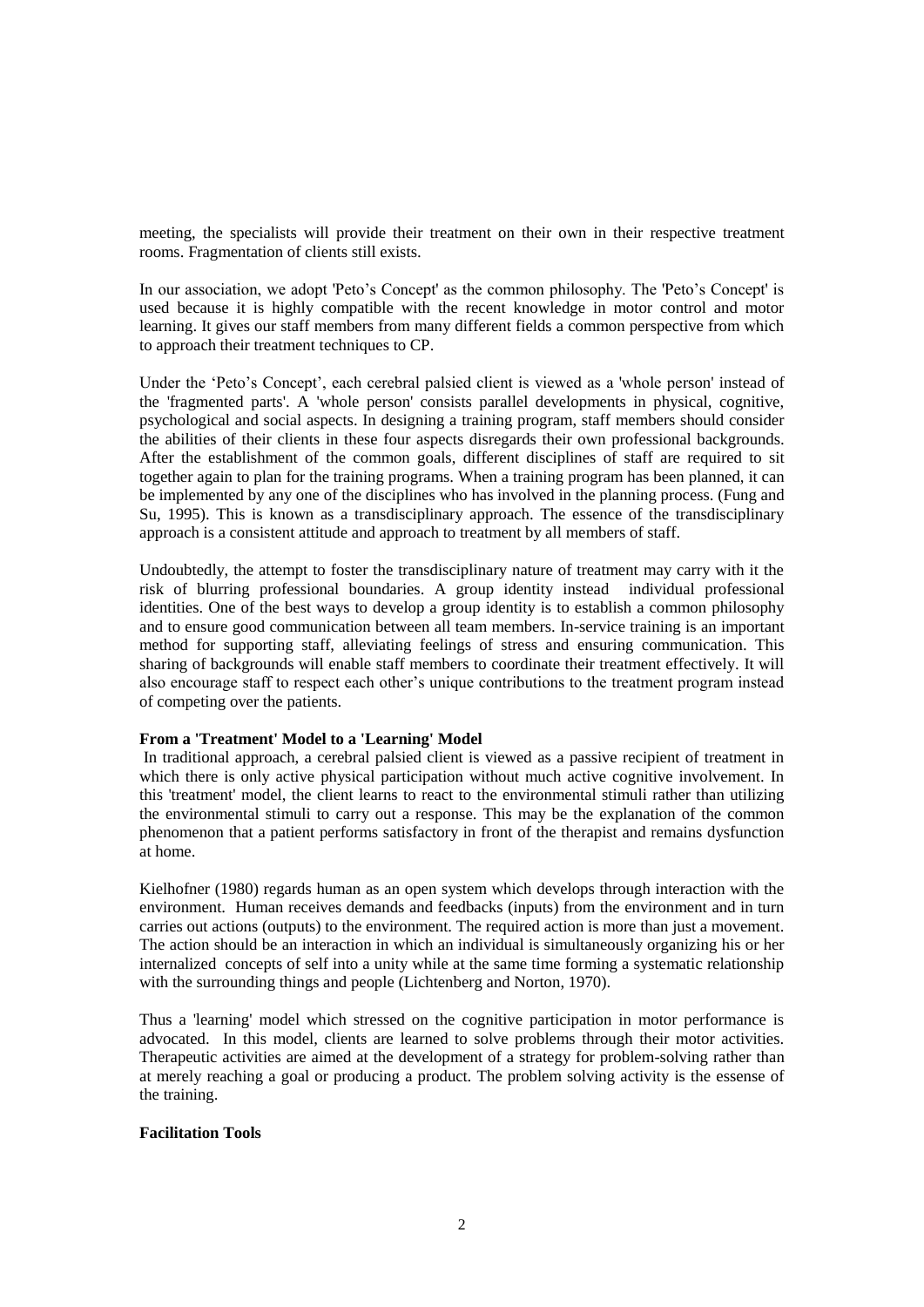The processing of the inputs and outputs from and to the environment requires three underlying abilities. They are: (1) motivation; (2) generalization; and (3) skills (Leung and Su, 1995). Despite differences in the theories of motor learning, they are generally agreed that motor learning is highly influenced by the motivational, practice and feedback variables. Obviously, motivational variable related to motivation, while practice variable related to generalization and feedback variable related to the acquisition of skills. In the 'Peto's Concepts' strategies are developed to facilitate these variables in order to enhance the underlying abilities required for interacting with the environment.

Our training programs can broadly be divided into two categories: (1) daily routine training and (2) group training (Fung and Su, 1995). Generally speaking, group training aims at skills acquisition where daily routine training aims at skills generalization.

### Facilitation of Motivation

Among the three underlying abilities, motivation is the most important one. In our model, training in natural environment is highly emphasized. Habilitation activities must be relevant not only to the clients' impairments but also to the client's personality and to the environment in which the client exists (or will exist). Since need is fundamental to motivation, the skills trained must be relevant to the client's needs and be sufficiently useful to him or her so as to warrant the effort needed to acquire it. Thus, the tasks selected for training must possess functional goals.

Instead of focusing on the disabilites, training programs should be designed to demonstrate the clients' abilities. In doing so, task analysis is performed in order to break down the selected task into a sequence of discernible task parts. This sequence of task parts will serve as landmarks which permit the staff and the client to follow the progress that is being made. With each success in accomplishing a task part, no matter how small it is, can lead to an increase in the clients' sense of self-value and hence the motivation.

The use of reinforcement can further assist learning especially for brain-damaged people (Ellis, 1970; Lashley and Drabman, 1974; Dolan and Norton, 1977). This behavioural techniques, while not solving the problem, can help staff members to manipulate the environment, and hence overcoming motivational problems.

Working in groups also provide a greater level of motivation than individual work. It allows the staff members to reinforce appropriate cooperation and behaviour with greater effect. The group can create a cohesive, secure atmosphere which is contructive to learning. To achieve this atomsphere, groups must remain stable for a considerable period of time.

### Facilitation of generalization

Generalization means the ability to transfer a skill learned in one situation to other novel situations. In the traditional 'treatment' model, it is assumed that a patient can automatically integrate the newly learnt skills from the treatment room into the context of daily life. This assumption may be valid for the medical or orthopaedic patients, but it does not stand by well to the clinical experience with the brain-damaged. Recent studies revealed that the brain-damaged people have great difficulty in generalizing skills (Bjonetry and Reinuany, 1885; goldstein and Oakley, 1985).

In our model, a daily time schedule should be carefully planned for each individual so that whatever skills a person acquires in the group training sessions, he or she should be given every opportunities to practise those skills functionally in the daily routine training. The daily routine training should have the capacity to provide opportunities and supports for the cerebral palsied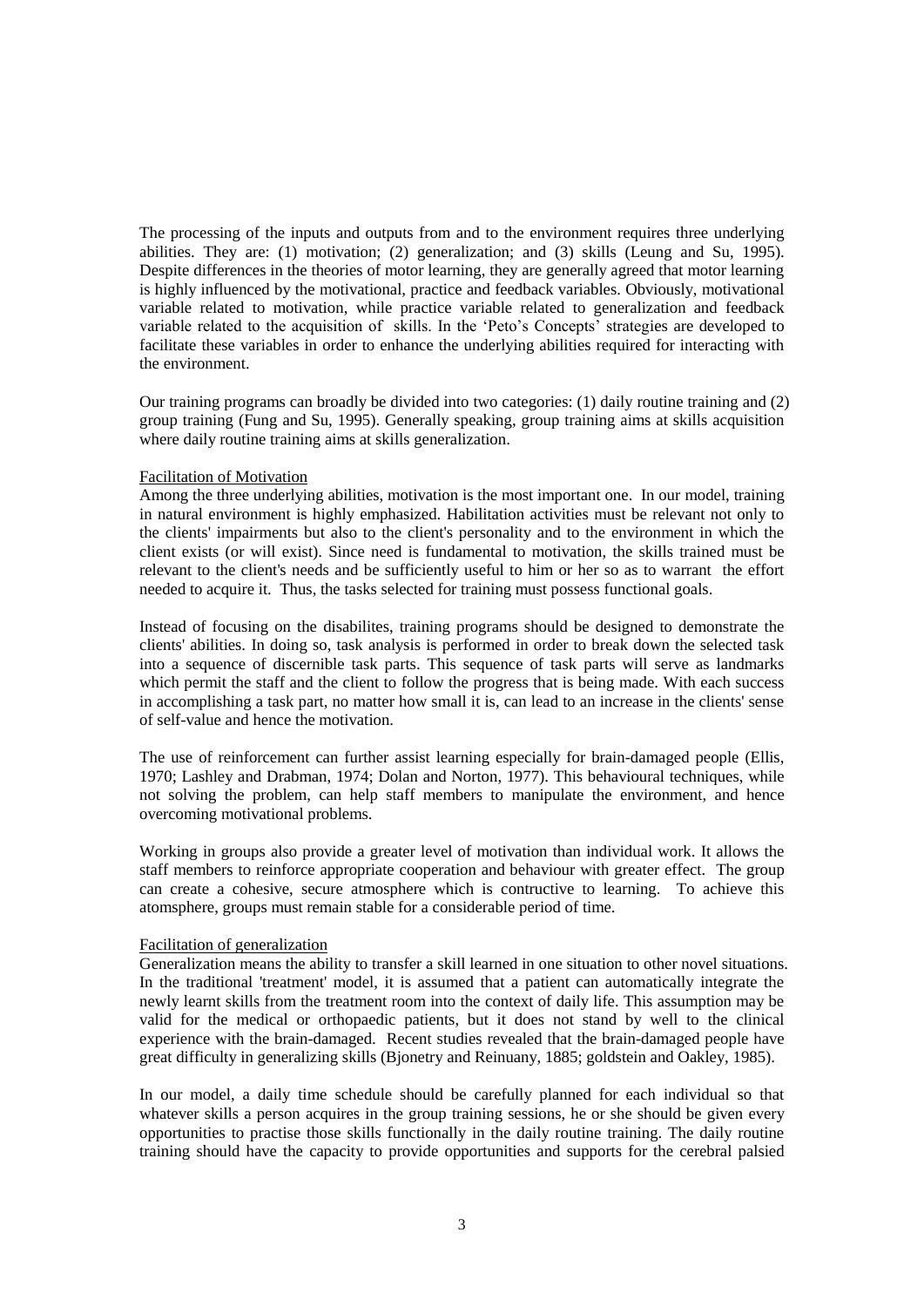clients to engage in as much self-care as possible, as well as structured work experience and structured recreational activities. To facilitate generalization, it is important to help the clients to learn some of the regularities of their environment. The daily time schedule enables them to understand where they are and what they should be doing, thus relieving anxieties. This helps to induce the individuals with CP a sense of security which encourages them to use the learnt skills to materials in everyday life.

Various studies revealed that increased variability of practice at a task will increase transfer of skill to a similar task (Carson and Wiegand, 1979; Lee et al, 1985). Practice of a task in a slightly different ways may result in the subjects having a greater ability to generalize the skill to novel situations. Shea and Morgan (1979) found that when practice was grouped together (blocked practice), skill acquisition was facilitated but with a poor retention. However, by randomly ordering of different tasks (random practice), retention was facilitated but acquisition performance was hampered. In our model, we use block practice in the group training sessions and random practice in the daily routine training.

### Facilitation of skill acquisition

In the traditional 'treatment' model, 'hand-on' facilitation is emphasized. In the 'learning' model, 'feedback' is used as the facilitation tool (VanSant, 1991). Winstein (1987) found that fading of feedback enhanced learning. While the idea of withdrawing 'hand-on' factilitation to promote increased 'volitional' participation is a traditional practice, the idea of withdrawing feedback to enhance learning is the practice of the 'learning' model (VanSant, 1991).

The open-loop theories of motor control as proposed by Schmidt (1980, 1982) stressed that the sequencing and timing aspects of skills are governed by central motor prgrams. Practice on a skill results in the acquisition, by the higher centres of the central nervous system, of a motor program that contain all the information necessary for movement patterning (Schmidt, 1988). Summers (1981) pointed out that feedback is important for the development of such motor programs.

Two types of feedback have been identified. Internal feedback includes information coming from vision and specialized receptors in muscle, joint, tendon (Gibson, 1966). In CP, internal feedback (except vision) is usually impaired. External feedback refers to feedback which does not necessarily arise as a result of movement. External feedback can be provided in two forms: (1) knowledge of results (KR) and knowledge of performance (KP). KR is defined as information about the consequences of an action or series of action (Salomoni et al, 1984) while KP is information about the means to the end, that is, the movement pattern used. Usually external feedback is provided by an external source, however, it can also be provided by the individual's own speech.

In normal development, humans often use language to self-regulate their behaviour. Learning of motor skills is demonstrated not only by increased competency but also by a reduction in the attentional demands of the tasks. Fitts (1964) and Fitts and Posner (1967) described this transition as one from cognitive control, through the association stage and ending in the autonomous stage. Cognitive control requires total active attention in which individual tend to verbalize each step of the task. In the autonomous stage, only limited attentional demands required, the individual abandons the need to verbalise the task (Fitts, 1964). The generation of a motor program is the underlying mechanism which allows a change to take place from cognitive control to automatic processing. Various researchers therefore proposed the use of auditory and verbal stimuli to 'by pass' the damaged area of the brain.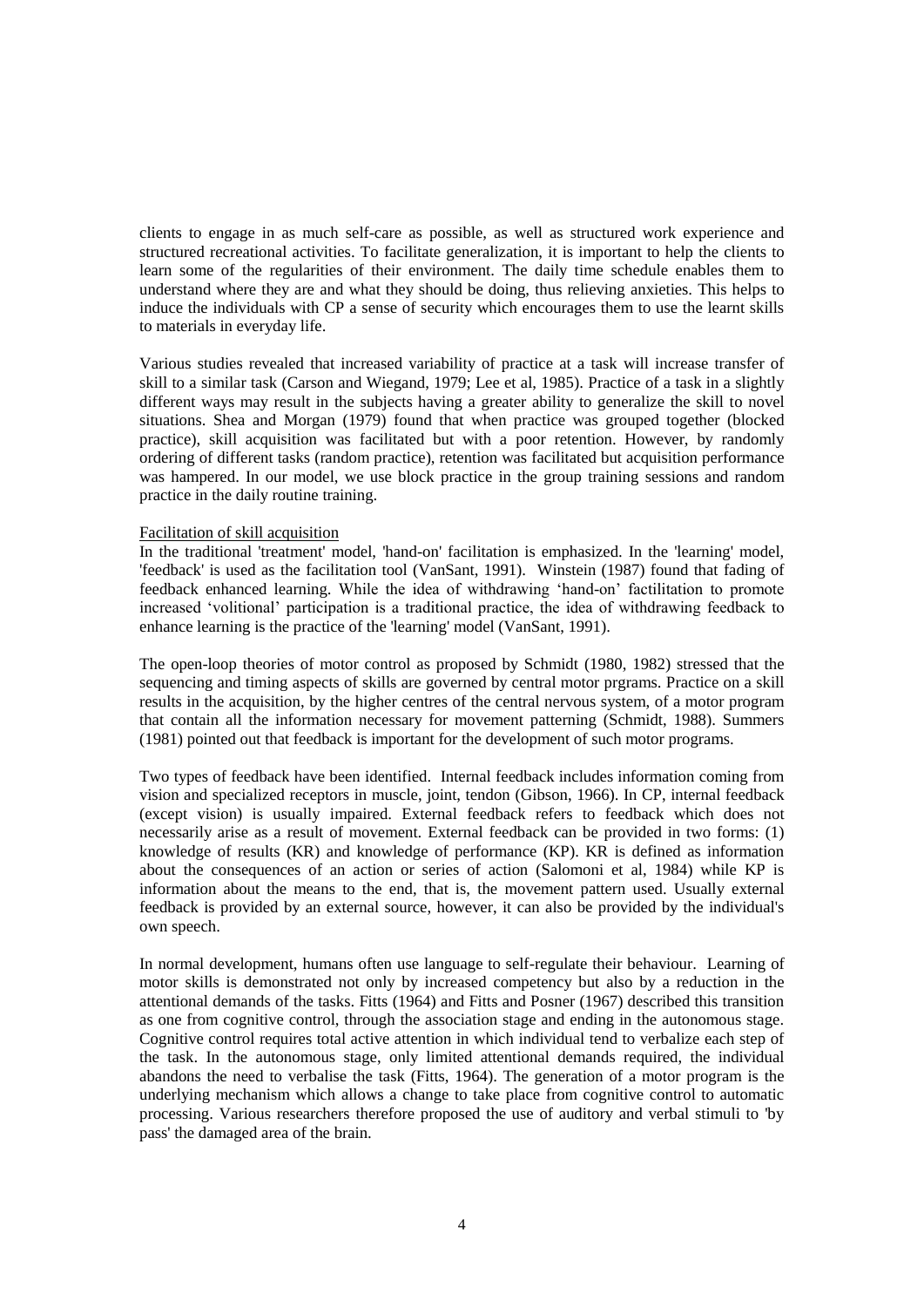Tigard (1959) suggested that the brain is a system with high redundancy and its functional capacity is suplus to requirement. BachyRita (1981) suggested that the brain can relearn a lost function in an undamaged area of brain by unmasking 'hidden' connections. Luria (1966) pointed out that an impaired functional system can be transferred to the higher level of cortical processes through the use of speech. In other words, a person with CP may learn to rely on an alternative functional system to compensate for the impaired one. This is known as intersystemic reorganization. Adams (1971, 1976) concluded that language is clearly implicated in motor learning and retention. Verbal regulation aids motor organisation and planning, and may act to inhibit unwanted motor activities (Luria, 1961). Undoubtedly, using a verbal prompt can speed the learning of new skills. A major practical question is how speech can best be used in order to speed learning and maximise retention of what is learned.

In our model, we utilize the therapist's verbral instructions and comments together with the client's own speech as the external feedbacks which facilitate motor learning. This is known as 'Rhythmical Intention' (RI), a unique facilitation tool used in the 'Peto's Concept'.

RI is composed of two components: (1) intention and (2) rhythm. In RI, the therapist states the movement, usually in term of a goal (intention), the clients repeat it (intention) and then perform the appropriate action whilst counting (rhythm) or using dynamic speech (rhythm). RI is used whenever the client attempting a task. A task starts with an intention and ends with a functional goal. By verbalizing an intention, it assists an individual to acquire full active attention. With the use of RI, a cerebral palsied client frequently instructs himself or herself in words, thereby increasing his or her ability to complete a task or to learn a skill.

From the perspective of the motor learning theory, RI facilitates the development of motor programs. A motor program consists variant and invariant parameters (Schmidt, 1988). In attempting a particular task, the movement sequence is invariable while the spatial, temporal and force parameters are variable. The 'intention' component of RI provides a 'feedforward' message which enhances mental practice. Various studies reported that mental practice facilitates the acquisition of movement sequence and the spatial aspect of the movement (Start and Richardson, 1964; Richandson, 1967; Shea, 1977; Johnson, 1982; Johnson, 1984). On the other hand, the 'rhythm' component provides feedback in the form of KP. Rhythmical counting facilitates the acquisition of the temporal aspect of the movement while dynamic speech gives information about the force required by the movement. RI usually use together with the verbal feedback from the staff member in the form of KR. Therapists should make every efforts to establish an atmosphere which encourages cerebral palsied clients to use RI as an alternate signalling system to compensate for their impaired internal feedback systems. Both RI and KR are powerful tools for facilitating the brain-damaged clients to acquire new skills.

## **Conclusion**

The 'Peto's Concept' provides a common perspective for different disciplines of specialists to deliver their training to the cerebral palsied clients. In this 'learning' model, facilitations are directed at the motivational, practice and feedback variables so as to enhance motor learning. The habilitation activities involve the establishment of numerous opportunities thoughout the whole day of the clients. Embedded in each opportunity are a number of demands that must be met. Without opportunities, there is no demand, and without demand, there is no motivation. Ideally, the staff members should not propose a particular solution for the clients, but instead encourage them to tackle the motor problems at hand with whatever abilities are available to them. Then by presenting appropriate demands and feedbacks, the staff members can help the clients to refine their approach to solve the problems. Alternatively, the clients can use their own speech, in form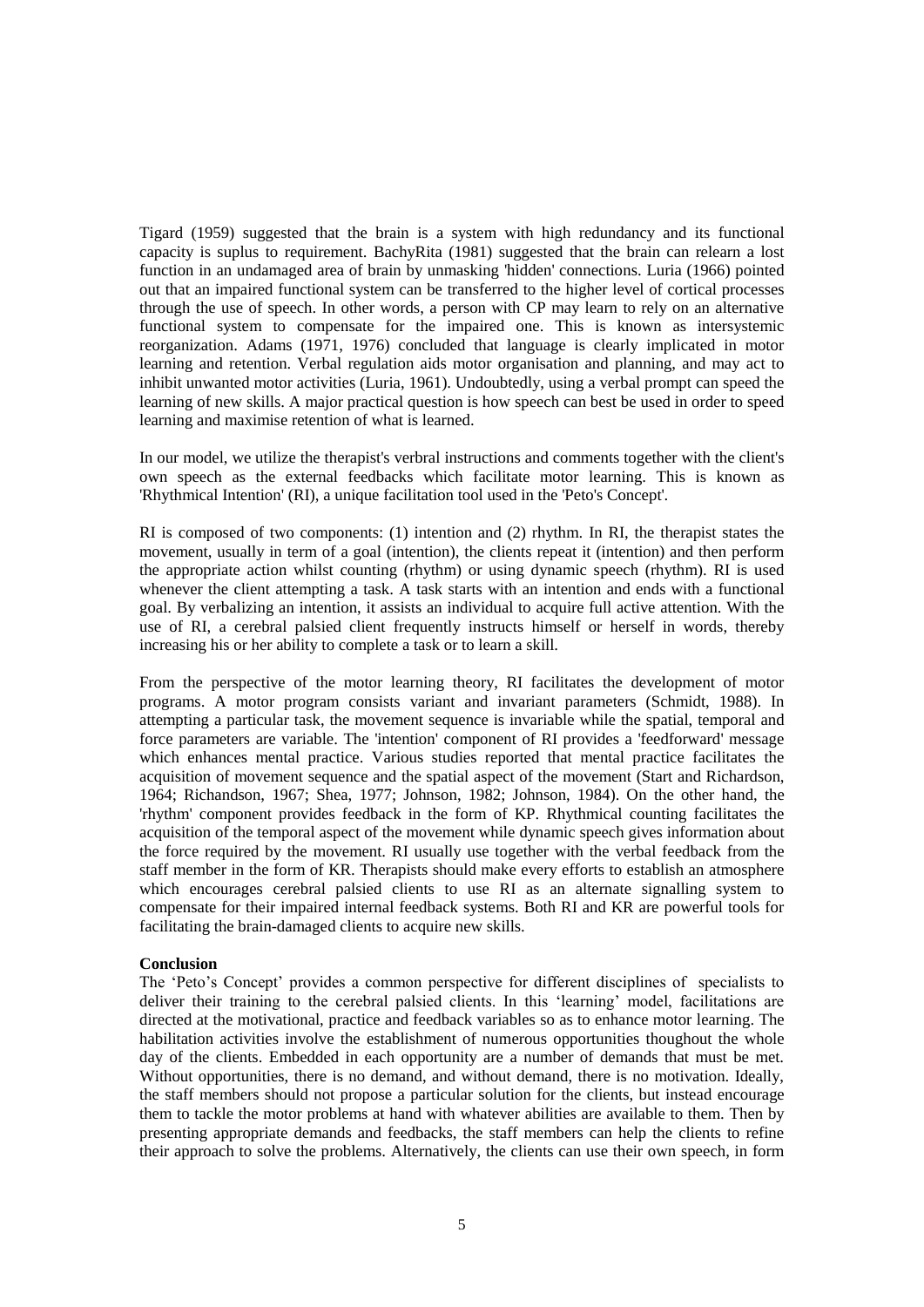of RI, to assist themselves in solving the problems. This is the essense of our habilitation. Lastly, but not least, the involvement of the rehabilitation team should not cease until the brain-damaged client become fully integrated into the community.

#### **References**

- [1] Adams, J.A. (1971): 'A closed loop theory of motor learning', *J Motor Behaviour*, Vol.3, pp. 111-149
- [2] Adams, J.A. (1976): 'A closed loop theory of motor learning', in Stelmach, G.E. (Ed): 'Motor Control: issues and trends', (Academic Press, London)
- [3] BachyRita, P., (1980): 'Recovery of function: theoretical considerations for brain injury rehabilitation', (University Park Press, Baltimpre)
- [4] Bjoneby, E.R. and Reinuang, I.R. (1985): 'Acquiring and maintaining self-care skills after stroke', *Scand J Rehab Med*, Vol.17, pp. 75-80
- [5] Cewson, L.M., Wiegand, R.L. (1979): 'Motor schema formation and retention in young children: a test of Schmidt's schema theory', *J Motor Behaviour*, Vol.11, pp. 247-251
- [6] Cotton, E., Kinsman, R., (1983): 'Conductive education for adult hemiplegia', (Churchill Livingstone, London)
- [7] Dolan, M.P. and Norton, J.C. (1977): 'A programmed training technique that used reinforcement to facilitate acquisition and retention in brain damaged patients', *J Clin Psy*, Vol.33, pp. 496- 501
- [8] Ellis, D.W., Gehman, W.S. and Katzenmayer, W.G. (1980): 'The boundary organization of self-concept across the 13 through 18 year age span', *Edut Psychol Mees*, Vol.40, pp. 9-18
- [9] Ellis, N. (1970): 'Memory processes in retardates and normals', *International Review of Research in Mental Retardation*, Vol.4, pp.  $1 - 31$
- [10] Fitts, P.M. (1964): 'Perceptual-motor skill learning', in Melton, A.M. (Ed): 'Categories of human learning', (Academic Press, New York)
- [11] Fitts, P.M. and Posner, M.I. (1967): 'Human performance', (Brooke /Cole', Belmont, California)
- [12] Fung, J.C.M. and Su, I.Y.W. (1995): 'The system of conductive education in adult service of Hong Kong', *Conductive Education moving down under*, Apr 95, Vol.35, (NACE, Brisbane), pp. 35
- [13] Giancetsos, R. and Grynbaum, B. (1983): 'Helping brain-injured people to content with hidden cognitive deficits', *Int Rehab Med*, Vol.5, pp. 37-40
- [14] Gibson, J.J. (1966): 'The senses considered as perceptual systems', (Hounghton-mifflin, Boston)
- [15] Goldstein, L.H. and Oakley, D.A. (1985): 'Expected and actual behavioural capacity after diffuse reduction in cerebral cortex: a review and suggestions for rehabilitative techniques with the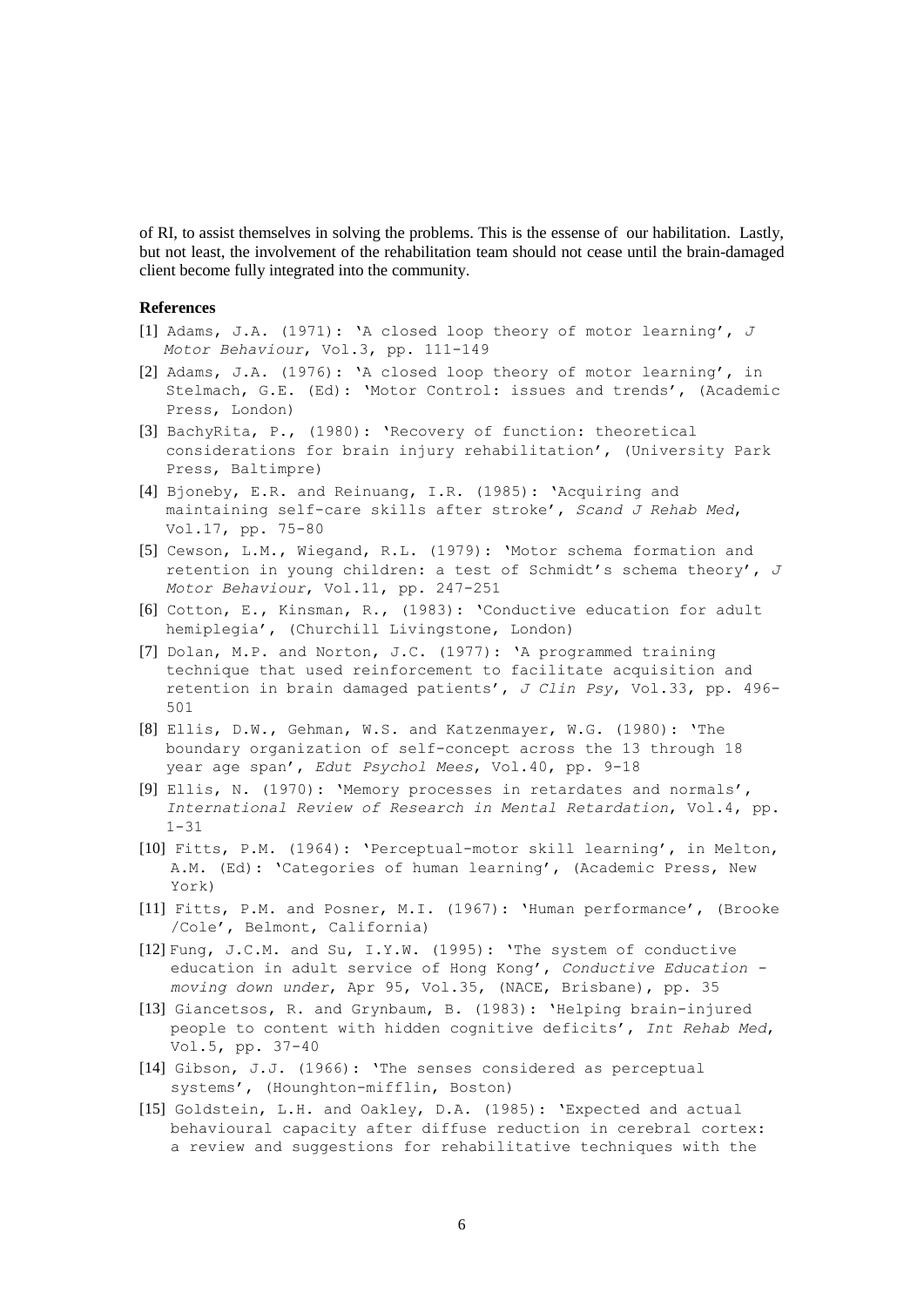mentally handicapped and head injured', *Br J Clin Psy*, Vol.24, pp. 13-24

- [16] Johnson, P. (1982): 'The functional equivalence of imagery and movement', *Q J Exp Psychol*, Vol.34A, pp. 349-365
- [17] Johnson, P. (1984): 'The acquisition of skill', in Smyth, M.M. and Wing, A.M. (Ed): 'The psychology of human movement', (Academic Press, London), pp. 215-239
- [18] Killhofner, G. (1980): 'A model of human occupation: theory and application', (Williams and Wilkins)
- [19] Lashley, B. and Drabman, R. (1974): 'Facilitation of the acquisition and retention of sight-cord vocabulary through taken reinforcement', *J Aprol Behav Analysis*, Vol.7, pp. 307-312
- [20] Lee, T.D., Magill, R.A. and Weeks, D.J. (1985): 'Influence of practice schedules on testing schedules on testing schema theory predictions in adults', *J Motor Behaviour*, Vol.17, pp. 283-299
- [21] Leung, J.C.W and Su, I.Y.W. (1995): 'Philosophy behind the conductive education for cerebral palsied adults', *Conductive Education - moving down under*, Apr 95, Vol.34 (NACE, Brisbane), pp. 34
- [22] Lichtenbag, P. and Norton, D. (1970): 'Cognitive and Mental Development in the First Five Years of Life', 'National Institute of Mental Health', (Rockville, MD)
- [23] Luria, A.R. (1961): 'The role of speech in the regulation of normal and abnormal behaviour', (Perganoon Press, Oxford)
- [24] Luria, A.R. (1963): 'Restoration of brain function after war injuries', Restoration of brain function after war injuries,(Perganoon Press,London)
- [25] Richardson, A. (1967): 'Mental Practice: A review and discussion: I', *Res Q*, Vol.38, pp. 95-107
- [26] Salomoni, A.W., Schmidt, R.A. and Walter, C.B. (1984): 'Knowledge of results and motor learning: A review and critical happraisal', *Psychological Bulletion*, Vol.95, pp. 355-386
- [27] Schmidt, R.A. (1980): 'On the theoretical status of time in motor program representations', in Stelmach, G.E. and Requia, J. (Ed): 'Tutorials in motor behaviour', (North Holland, Aursterdam), pp. 215-239
- [28] Schmidt, R.A. (1982): 'More on motor program', in Kelso, J.A.S. (Ed): 'Human motor behaviour: an introduction', (Laurence Erlbaum, New Jersey)
- [29] Schmidt, R.A. (1988): 'Motor control and learning', 'A behavioral emphasis(2nd Ed)', (Human Kinetics Publishers, Inc)
- [30] Seligman, M.E.P. (1975): 'Helplessness: on depression, development and death', (WH Freedman and Company, San Francisco)
- [31] Shea, J.B. (1977): 'Effects of labelling on motor short term memory', *J Experi Psy: Human Learning and Memory*, Vol.3, pp. 92- 99